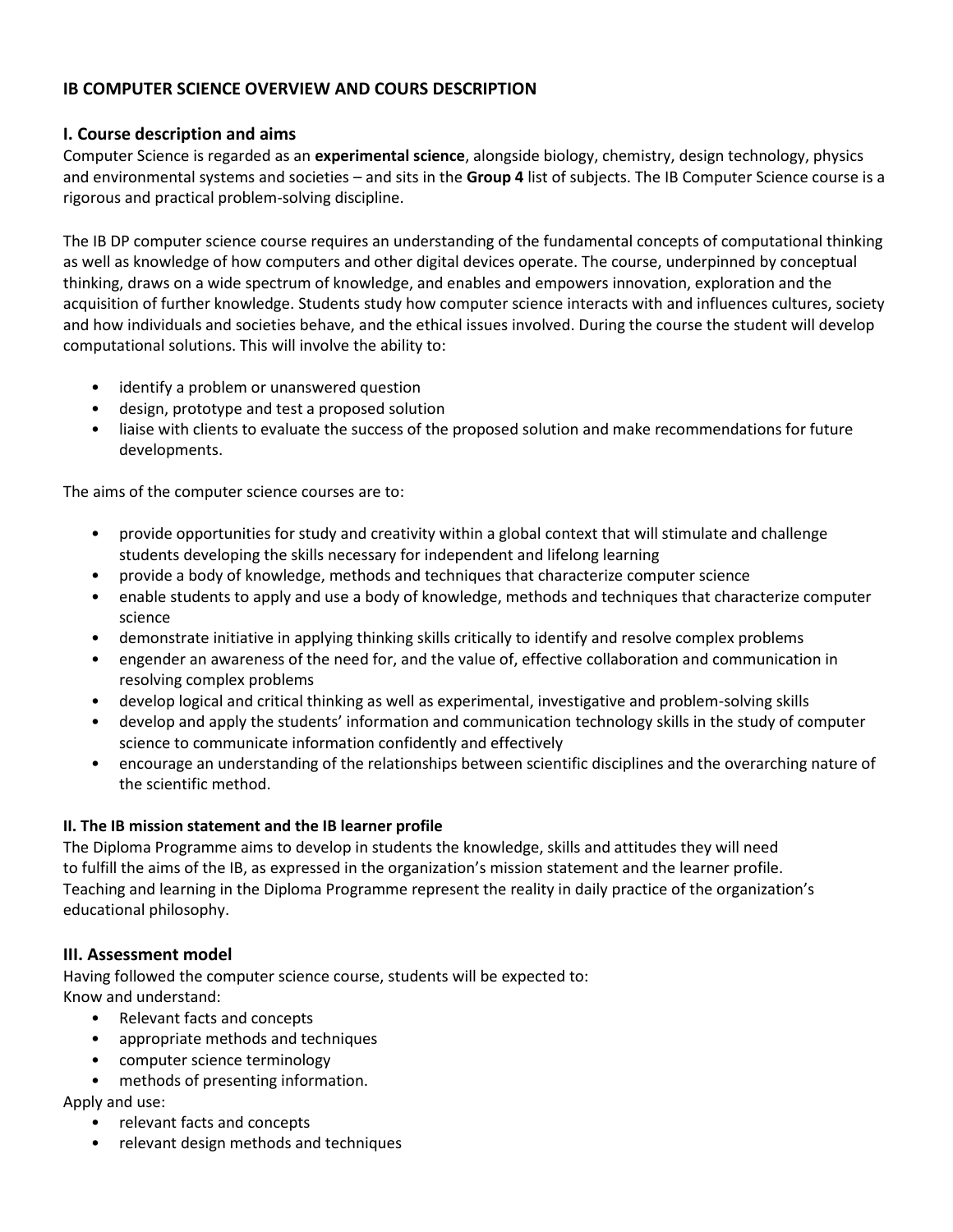- terminology to communicate effectively
- appropriate communication methods to present information.

Construct, analyse, evaluate and formulate:

- success criteria, solution specifications including task outlines, designs and test plans
- appropriate techniques within a specified solution.

Demonstrate the personal skills of cooperation and perseverance as well as appropriate technical skills for effective problem-solving in developing a specified product.

### **IV. Curriculum model overview**

| <b>Standard Level (SL)</b> |         |                     |                            |  |  |  |
|----------------------------|---------|---------------------|----------------------------|--|--|--|
| Paper 1                    | Paper 2 | <b>Internal</b>     |                            |  |  |  |
| Topics 1 to 4              | Option  | Assessment          |                            |  |  |  |
|                            |         | Coursework          |                            |  |  |  |
| 45%                        | 25%     | 30%                 |                            |  |  |  |
| <b>Higher Level (HL)</b>   |         |                     |                            |  |  |  |
| Paper 1                    | Paper 2 | Paper 3             | <b>Internal Assessment</b> |  |  |  |
| Topic 1 to 7               | Option  | Based on Case Study | Coursework                 |  |  |  |
| 40%                        | 20%     | 20%                 | 20%                        |  |  |  |

| <b>Components</b>                            |                                     |  |  |  |
|----------------------------------------------|-------------------------------------|--|--|--|
| <b>Standard Level (SL)</b>                   | <b>Higher Level (HL)</b>            |  |  |  |
| Core syllabus SL/HL core                     |                                     |  |  |  |
| • Topic 1: System fundamentals               |                                     |  |  |  |
| • Topic 2: Computer organization             |                                     |  |  |  |
| • Topic 3: Networks                          |                                     |  |  |  |
| • Topic 4: Computational thinking,           |                                     |  |  |  |
| problem-solving & programming                |                                     |  |  |  |
|                                              | <b>HL extension (For HL Only)</b>   |  |  |  |
|                                              | • Topic 5: Abstract data structures |  |  |  |
|                                              | • Topic 6: Resource management      |  |  |  |
|                                              | • Topic 7: Control Case study       |  |  |  |
|                                              | Case Study                          |  |  |  |
| Option                                       |                                     |  |  |  |
| SL/HL                                        |                                     |  |  |  |
| Students study one of the following options: |                                     |  |  |  |
| • Option A: Databases                        |                                     |  |  |  |

- Option B: Modelling and simulation
- Option C: Web science
- Option D: Object-oriented programming (OOP)

#### **Internal assessment**

Solution Practical application of skills through the development of a product and associated documentation

#### **Group 4 project**

Additional subject content introduced by the annually issued case study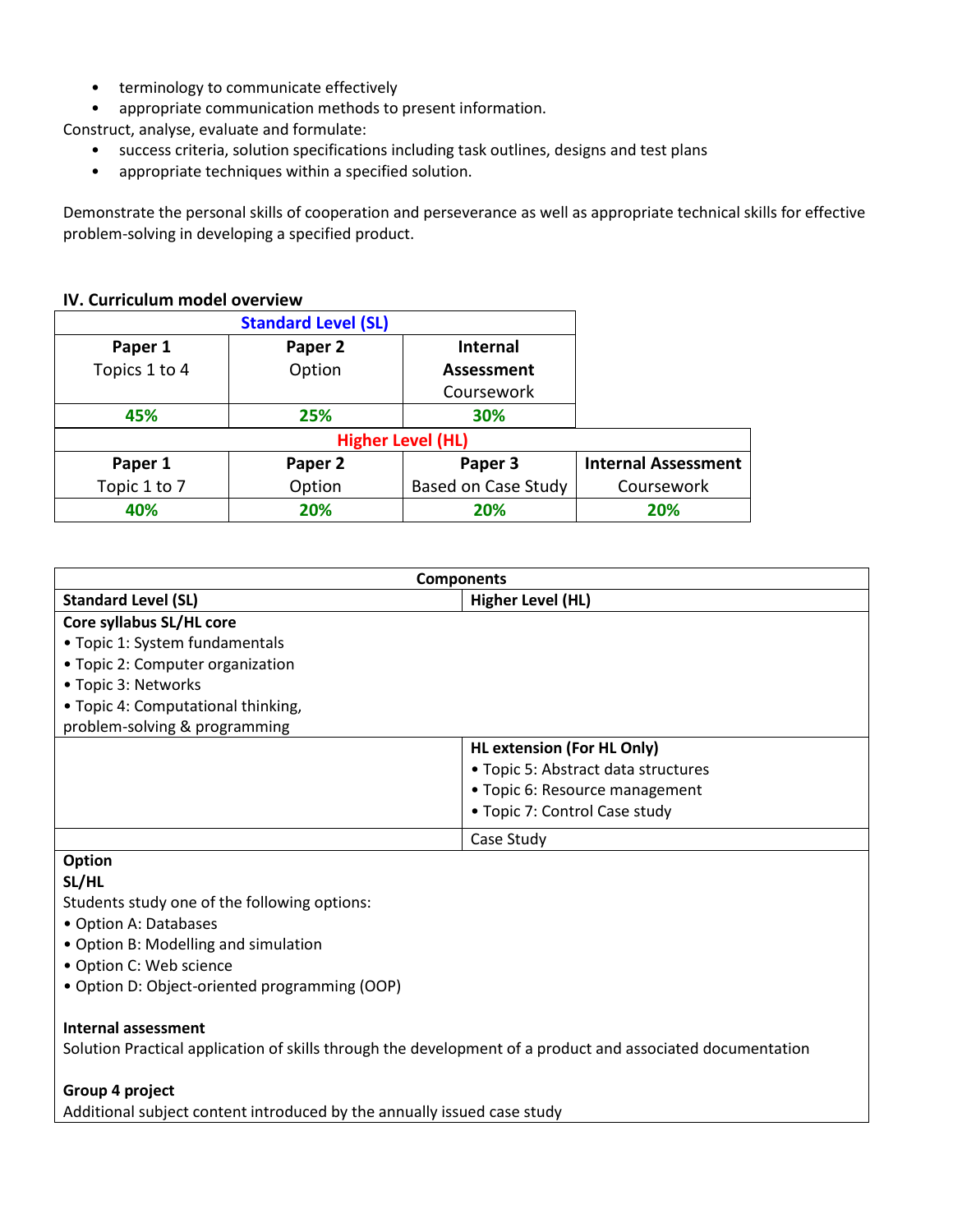### **V. How is the course structured?**

In the first term of the first year, both SL and HL students will explore theoretical issue of Paper 1 (10 weeks). This will serve as an ideal introduction to the major topic for Paper 2 (15 weeks) – Computational thinking and computer programming. Students finish the year by looking at the Internal Assessment, a first draft of which will need to be completed by the end of term (6-8 weeks). Throughout the year HL students will study HL Extension for Paper 2. In the second year, both SL and HL students will work on topics SL/HL Core which we complete by the end of the first term. We then go into mock examinations, and the remaining time will be spent on revision and study leave for the IB examination.

|        | IB1     |                    | IB <sub>2</sub> |                |
|--------|---------|--------------------|-----------------|----------------|
|        | SL      | HL                 | - SL            | HL             |
| Term 1 | Paper 1 | Paper 1            | Paper 2         | Paper 3        |
|        | Paper 2 | Paper 2            |                 |                |
| Term 2 | Paper 2 | Paper <sub>2</sub> | Revision        | Revision       |
| Term 3 | IA      | IA                 | <b>IB Exam</b>  | <b>IB Exam</b> |

## **VI. What career paths are open to me?**

Computer Science is one of those subjects which can open a number of different career paths, such as in Cyber security, Computer Networking, Telecommunication, Bio-Technology, Biometrics, Ecommerce, Database Management, Mobile Computing, Internet Technology and many more. This is because it provides a foundation upon which we can better understand the world of technology around us.

# **VII. Computer science and theory of knowledge (TOK)**

There is no one scientific method of gaining knowledge or of finding explanations for the behaviour of the natural world. Computer science works through a variety of approaches to produce these explanations, but they all rely on data from observations and have a common underpinning rigour, whether using inductive or deductive reasoning. The explanation may be in the form of a theory, sometimes requiring a model that contains elements not directly observable. Producing these theories often requires an imaginative, creative leap. Where such a predictive theoretical model is not possible, the explanation may consist of identifying a correlation between a factor and an outcome. This correlation may then give rise to a causal mechanism that can be experimentally tested, leading to an improved explanation. All these explanations require an understanding of the limitations of data, and the extent and limitations of our knowledge. Computer science requires freedom of thought and open-mindedness, and an essential part of the process of science is the way the international computer science community shares ideas through academic papers, conferences and open forums.

During the course in computer science a number of issues will arise that highlight the relationships between theory of knowledge and computer science. Some of the questions that could be considered during the course are identified in the following list.

- What is the difference between data, information, knowledge and wisdom? To what extent can computers store and impart data, information, knowledge and wisdom?
- Computational thinking includes: procedure, logic, pre-planning (thinking ahead), concurrency, abstraction and recursion. To what extent are these ways of thinking distinct? To what extent can knowledge in different areas (mathematics, ethics, and so on) be analysed in these ways?
- It has been said that human memory is more like an improvised performance than a movie on a DVD.
- What does this mean? How does human memory differ from computer memory?
- How does a computer language differ from a natural language?